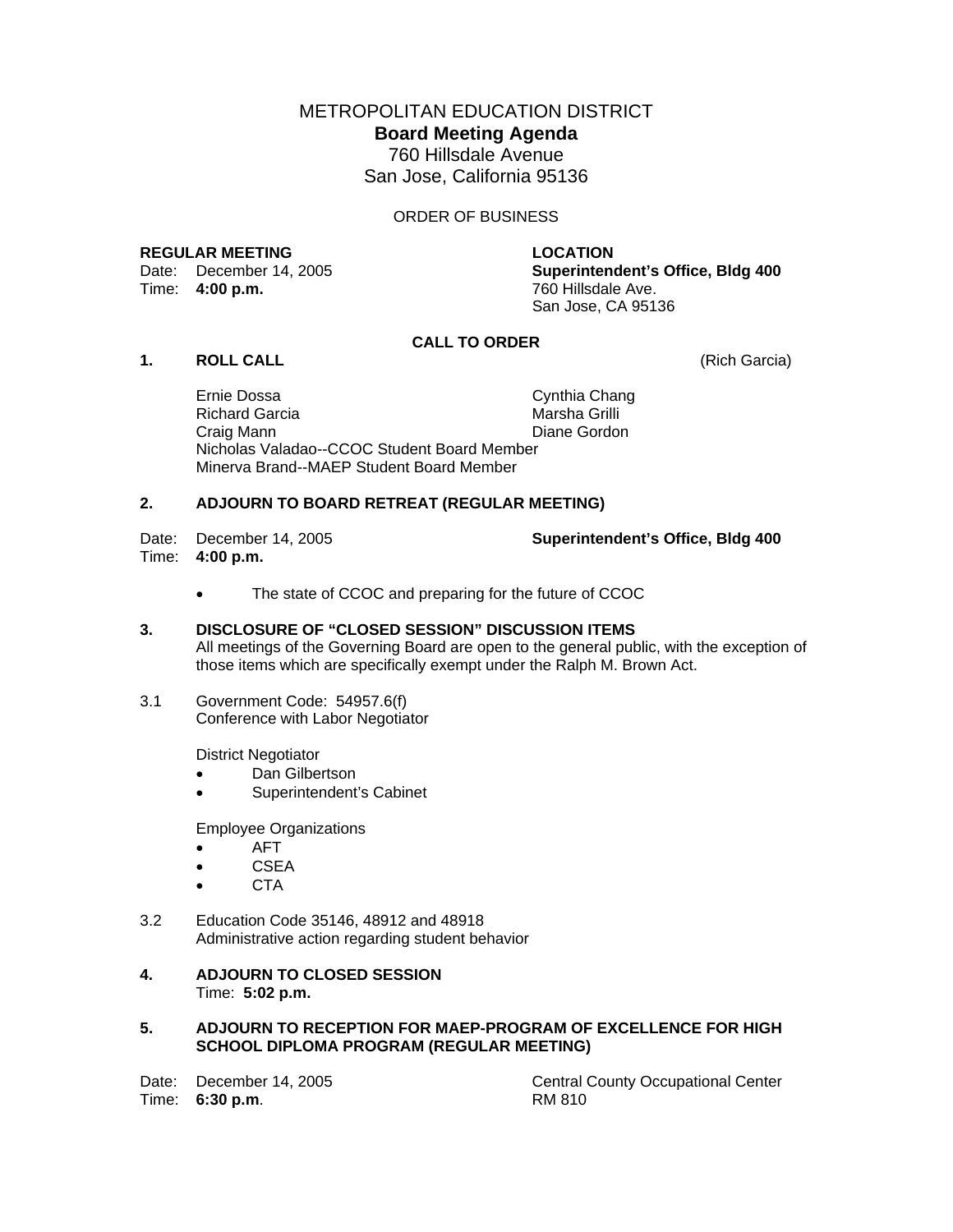| Time: | Date: November 9, 2005<br>7:00 p.m.                                                                                                                                                                                             | <b>Central County Occupational Center</b><br>Auditorium |  |  |  |  |
|-------|---------------------------------------------------------------------------------------------------------------------------------------------------------------------------------------------------------------------------------|---------------------------------------------------------|--|--|--|--|
| 7.    | <b>PLEDGE OF ALLEGIANCE</b>                                                                                                                                                                                                     | (Nicholas Valadao)                                      |  |  |  |  |
| 8.    | <b>REPORT OF CLOSED SESSION ACTIONS</b>                                                                                                                                                                                         | (Rich Garcia)                                           |  |  |  |  |
| 9.    | <b>ADOPT AGENDA</b>                                                                                                                                                                                                             | (Rich Garcia)                                           |  |  |  |  |
| 10.   | <b>STUDENT BOARD MEMBERS' REPORTS</b><br>Nicholas Valadao ___ Minerva Brand____                                                                                                                                                 | (Rich Garcia)                                           |  |  |  |  |
| 11.   | <b>SPECIAL ORDER OF BUSINESS</b><br>The Superintendent will update the Board on special projects or may request that<br>individuals be allowed to present an item out of order on the agenda to accommodate<br>their schedules. | (Tim Hallett)                                           |  |  |  |  |
| 11.1  | California Department of Education                                                                                                                                                                                              | (Scott & Walker)                                        |  |  |  |  |

 Presentation of MAEP Program of Excellence Award for the High School Diploma program

# **12. PUBLIC PRESENTATIONS & REPORTS**

12.1 Public Comments **(Rich Garcia) Public Comments** (Rich Garcia)

This portion of the agenda provides an opportunity for members of the public to directly address the Governing Board on any item of interest to the public; however provisions of the Brown Act preclude any action being taken on any item not appearing on the posted agenda for action. Time limits allocated to the public testimony are 2 minutes for individuals and 5 minutes for organizations.

## **13.0 APPROVAL OF MINUTES** (Rich Garcia)

13.0.1 Action Item: Approval of Minutes of Regular Board Meeting, November 9, 2005.

## **14.0 CONSENT CALENDAR**

All matters listed under the Consent Calendar are considered by the Governing Board to be routine and will be enacted in one motion. There will be no discussion of these items prior to the time the Board considers the motion, unless members of the Board or the Superintendent request specific items to be discussed and/or removed from the Consent Calendar.

The Superintendent recommends approval of Consent Calendar items 14.1 through 14.3.4

**\* \* \* \* \* \* \* \* \* \* \* \* \* \* \* \* \* \* \* \*** 

## **14.1 BUSINESS AND FINANCIAL FUNCTIONS**

14.1.1 Action Item: Approve November Board Warrant Approval List (Paul Hay)

RECOMMENDATION: That the Governing Board approve the following warrant registers: #92642608-#92642654, dated November 1, 2005; #92644580-

**6. REGULAR MEETING (continued) LOCATION**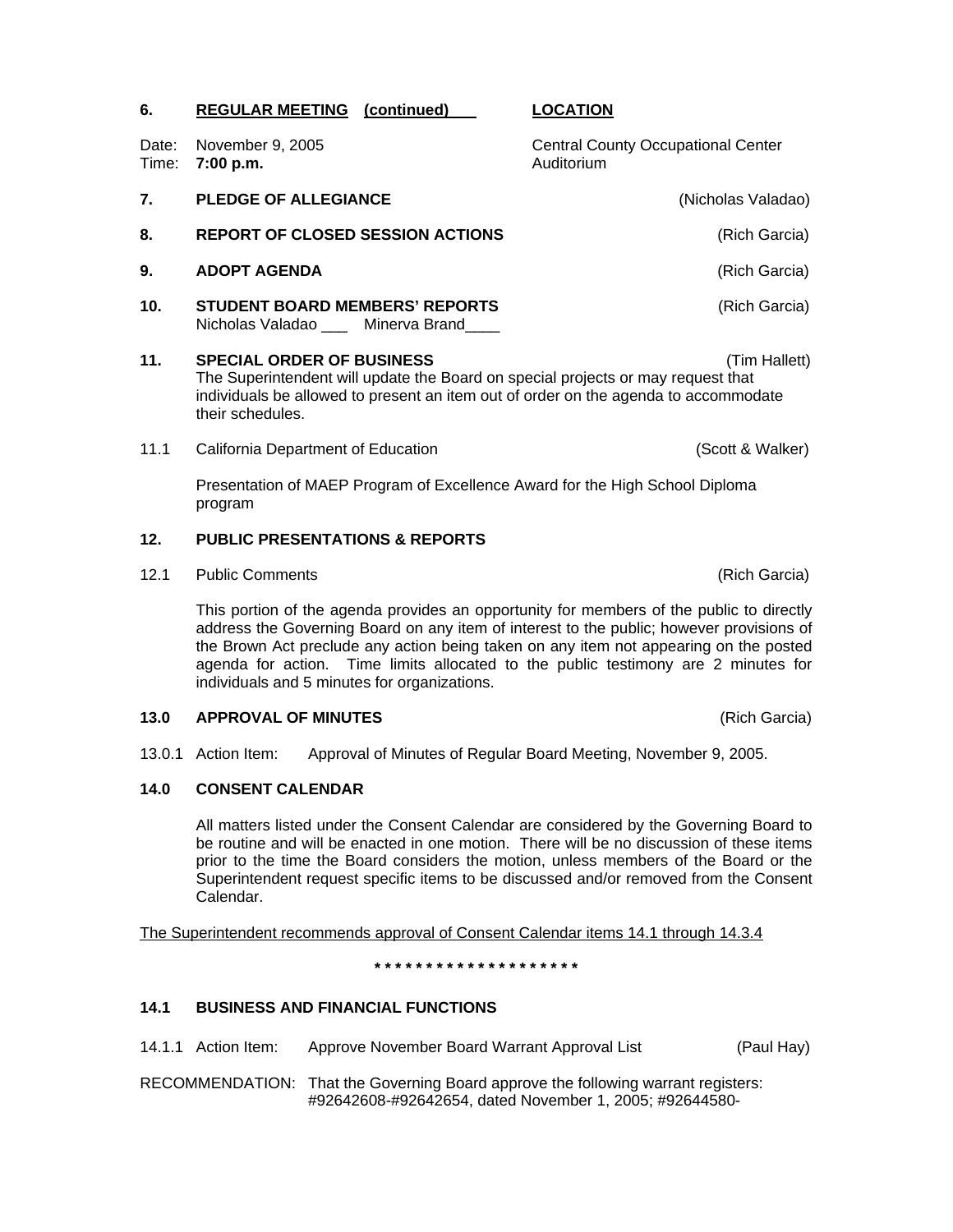#92644639, dated November 4, 2005; #92646619-#92646694, dated November 9, 2005; #92647818-#92647867, dated November 14, 2005; #92649912-#92649982, dated November 17, 2005; #92651504- #92651562, dated November 22, 2005; #92652767-#92652828, dated November 29, 2005.

 **(Budget Source: As indicated on Warrant Registers)** 

|                                                                                                                                                                                                                      |                        |                                                                                                                  | (John Fox)                |  |  |  |
|----------------------------------------------------------------------------------------------------------------------------------------------------------------------------------------------------------------------|------------------------|------------------------------------------------------------------------------------------------------------------|---------------------------|--|--|--|
|                                                                                                                                                                                                                      | 14.1.2 Action Item:    | Application for One Year Extension Perkins 132 Grant, 2005-06                                                    |                           |  |  |  |
| grant.                                                                                                                                                                                                               |                        | RECOMMENDATION: That the Governing Board approve the application for the Perkins 132                             |                           |  |  |  |
|                                                                                                                                                                                                                      | 14.1.3 Action Item:    | Stanford Alumni Consulting Team                                                                                  | (Joyce Monda)             |  |  |  |
| RECOMMENDATION: That the Governing Board approve filing an application for pro-bono<br>services with the Stanford Alumni Consulting Team to assist us in helping to develop a stronger<br>identity in our community. |                        |                                                                                                                  |                           |  |  |  |
|                                                                                                                                                                                                                      | 14.1.4 Action Item:    | <b>Accept Donations</b>                                                                                          | (Paul Hay)                |  |  |  |
| RECOMMENDATION: That the Governing Board accept the miscellaneous donations on behalf<br>of the district.                                                                                                            |                        |                                                                                                                  |                           |  |  |  |
|                                                                                                                                                                                                                      | 14.1.5 Action Item:    | Items to be surplused                                                                                            | (Paul Hay)                |  |  |  |
| RECOMMENDATION: That the Governing Board surplus the miscellaneous items.                                                                                                                                            |                        |                                                                                                                  |                           |  |  |  |
| 14.2                                                                                                                                                                                                                 | <b>PERSONNEL</b>       |                                                                                                                  |                           |  |  |  |
|                                                                                                                                                                                                                      | 14.2.1 Action Item:    | <b>Classified Personnel</b>                                                                                      | (Dan Gilbertson)          |  |  |  |
|                                                                                                                                                                                                                      |                        | RECOMMENDATION: That the Governing Board approve the three regular elections.<br>(Budget Source: Fund 010 & 110) |                           |  |  |  |
|                                                                                                                                                                                                                      | 14.2.2 Action Item:    | <b>Administrative Personnel</b>                                                                                  | (Dan Gilbertson)          |  |  |  |
| RECOMMENDATION: That the Governing Board approve the resignation.<br>(Budget Source: Fund 110)                                                                                                                       |                        |                                                                                                                  |                           |  |  |  |
| 14.3                                                                                                                                                                                                                 |                        | <b>INSTRUCTIONAL AND STUDENT FUNCTIONS</b>                                                                       |                           |  |  |  |
|                                                                                                                                                                                                                      | 14.3.1 Action Item:    | Medical Apprenticeship Agreement                                                                                 | (Susan Glass)             |  |  |  |
| RECOMMENDATION: That the Governing Board approve the on-the-job clinical training for                                                                                                                                |                        |                                                                                                                  |                           |  |  |  |
|                                                                                                                                                                                                                      | MAEP medical students. |                                                                                                                  | (Budget Source: Fund 110) |  |  |  |
|                                                                                                                                                                                                                      | 14.3.2 Action Item:    | <b>Community Classroom Agreements</b>                                                                            | (John Fox)                |  |  |  |
| RECOMMENDATION: That the Governing Board approve the training agreement with the<br>Indian Health Center of Santa Clara Valley as a community classroom clinical site for students in<br>CCOC medical classes.       |                        |                                                                                                                  |                           |  |  |  |

**(Budget Source: Fund 010)**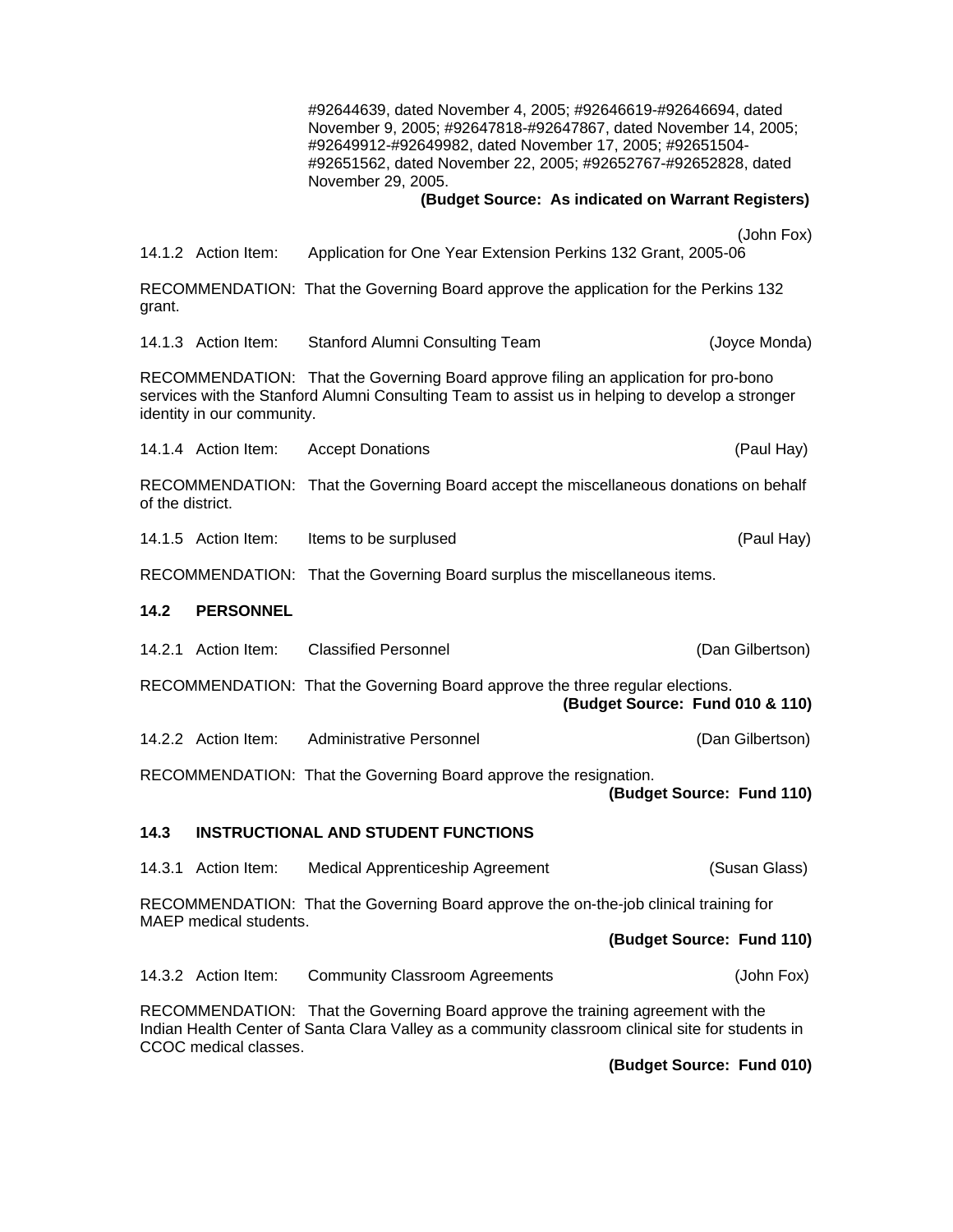14.3.3 Action Item: CCOC New Courses for 2006-07 (John Fox)

RECOMMENDATION: That the Governing Board approve the offering of the following courses at CCOC starting in the 2006-07 school year: Baking and Catering, Probation and Legal Careers, and Veterinary Careers.

# **(Budget Source: Fund 010)**

14.3.4 Action Item: ROP Satellite Course Certification **(John Fox)** (John Fox)

RECOMMENDATION: That the Governing Board approve the ROP Course outlines.

**\* \* \* \* \* \* \* \* \* \* \* \* \* \* \* \* \* \* \* \*** 

## **END OF CONSENT ITEMS**

## **15.0 INFORMATION ITEMS**

(Wendy Zhang)

15.0.1 Information Item: MetroED Investment Portfolio Status as of 9/30/05; Report on Capital Outlay Fund 400 Investments

RECOMMENDATION: That the Governing Board review the MetroED Board Investment Report and Capital Outlay Fund 400 Schwab Investment Summary.

# **END OF INFORMATION ITEMS**

## **16.0 ACTION ITEMS AND REPORTS**

16.0.1 Action Item: 2005-2006 District-wide Goals Progress Report (Jan Dreier)

RECOMMENDATION: That the MetroED Governing Board approve the 2005-06 District-wide Goals Progress Report.

# **16.1 BOARD AND ADMINISTRATIVE FUNCTIONS**

16.1.1 Action Item: January 2006 Board Meeting Date (Tim Hallett)

RECOMMENDATION: That the Board approve holding the January Board meeting on the third Wednesday of the month, January 18, 2006, rather than on the second Wednesday, January 11, 2006.

## **16.2 BUSINESS AND FINANCIAL FUNCTIONS**

16.2.1 Action Item: 1<sup>st</sup> Interim Financial Report, Fiscal Year 2005-06 (Paul Hay)

RECOMMENDATION: That the Governing Board accept the First Interim Report and instruct the Board President and District to submit a positive certification to the County Superintendent of Schools.

16.2.2 Action Item: School Services Legislative Advocacy 2005-06 (Joyce Monda)

RECOMMENDATION: That the Governing Board approve a contract for legislative advocacy with School Services of California from January 1, 2006 through December 31, 2006 for an annual fee of \$25,480, plus expenses.